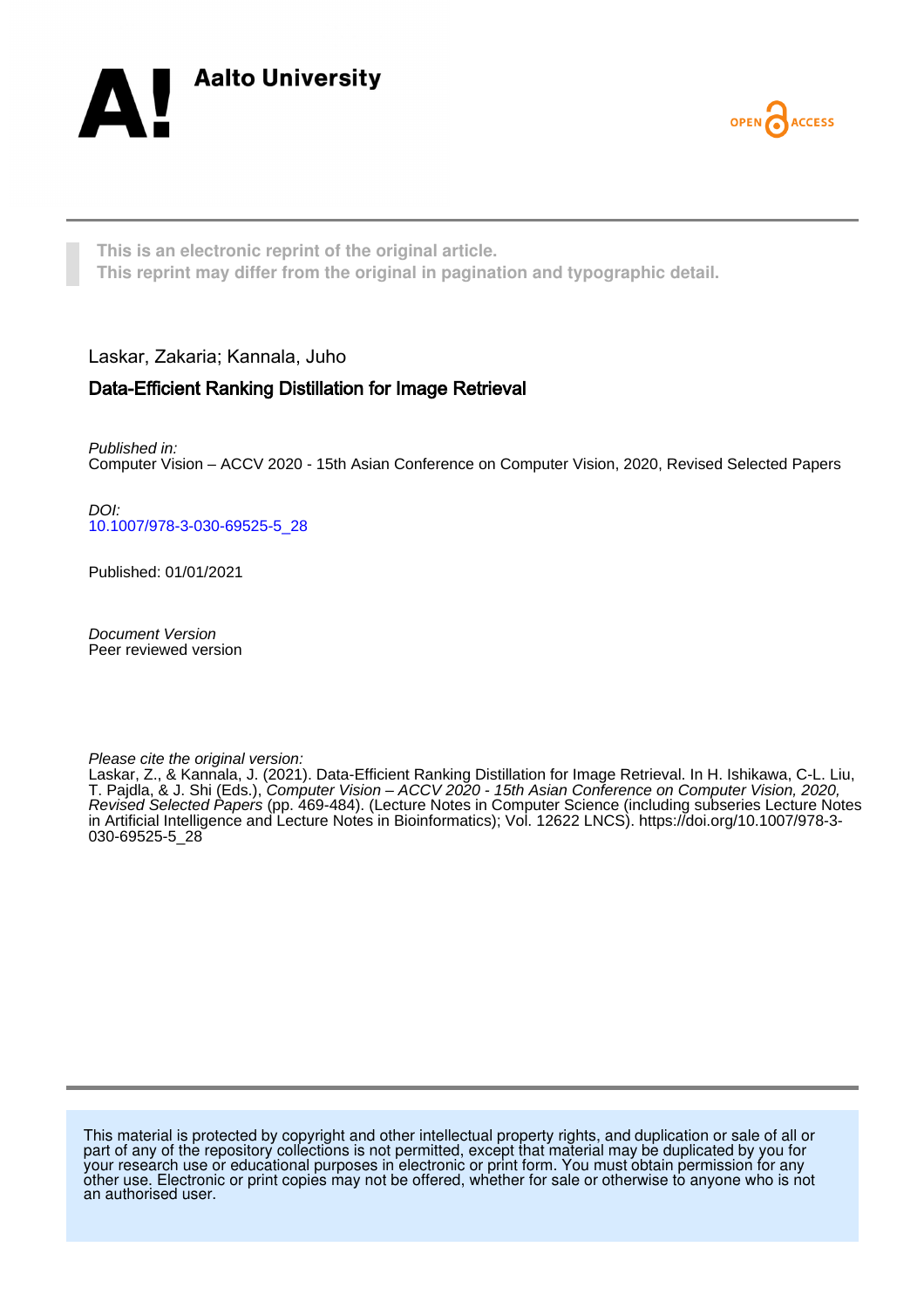

This ACCV 2020 paper, provided here by the Computer Vision Foundation, is the author-created version. The content of this paper is identical to the content of the officially published ACCV 2020 LNCS version of the paper as available on SpringerLink: https://link.springer.com/conference/accv

# Data-Efficient Ranking Distillation for Image Retrieval

Zakaria Laskar<sup>1</sup> and Juho Kannala<sup>1</sup>

Aalto University, Finland firstname.lastname@aalto.fi

Abstract. Recent advances in deep learning has lead to rapid developments in the field of image retrieval. However, the best performing architectures incur significant computational cost. The paper addresses this issue using knowledge distillation for metric learning problems. Unlike previous approaches, our proposed method jointly addresses the following constraints: i) limited queries to teacher model, ii) black box teacher model with access to the final output representation, and iii) small fraction of original training data without any ground-truth labels. In addition, the distillation method does not require the student and teacher to have same dimensionality. The key idea is to augment the original training set with additional samples by performing linear interpolation in the final output representation space. In low training sample settings, our approach outperforms the fully supervised baseline approach on ROxford5k and RParis6k with the least possible teacher supervision.

## 1 Introduction

Instance level image retrieval have dramatically improved with the advent of Convolutional Neural Networks (CNN) [1–3]. The improvement in performance is particularly driven by deeper networks such as VGG [4], ResNet [5] family of networks. However, with the increased accuracy also comes higher inference time and computational burden at test time. There are two main ideas that have been proposed to address this challenge. One is to quantize(and/or prune) the trained bigger network to a lighter version with reduced precision and weights but with the same depth [6]. The other direction is to transfer knowledge from the bigger network (teacher model) to a different but much smaller and lighter network (student model). In this paper, we focus on the second direction, popularly known as Knowledge Distillation (KD)[7, 8], although it can be applied to the former case as well.

The idea of using information from a teacher model(s) to train a student model was first proposed by Caruana [7], and, was later improved upon by Hinton [8]. Instead of providing a one hot vector as target or ground-truth class label, KD aims to distill additional information from the teacher to the student model. Such additional knowledge is usually constituted by the output at various layers of the teacher model, e.g. logits from the layer before the softmax in the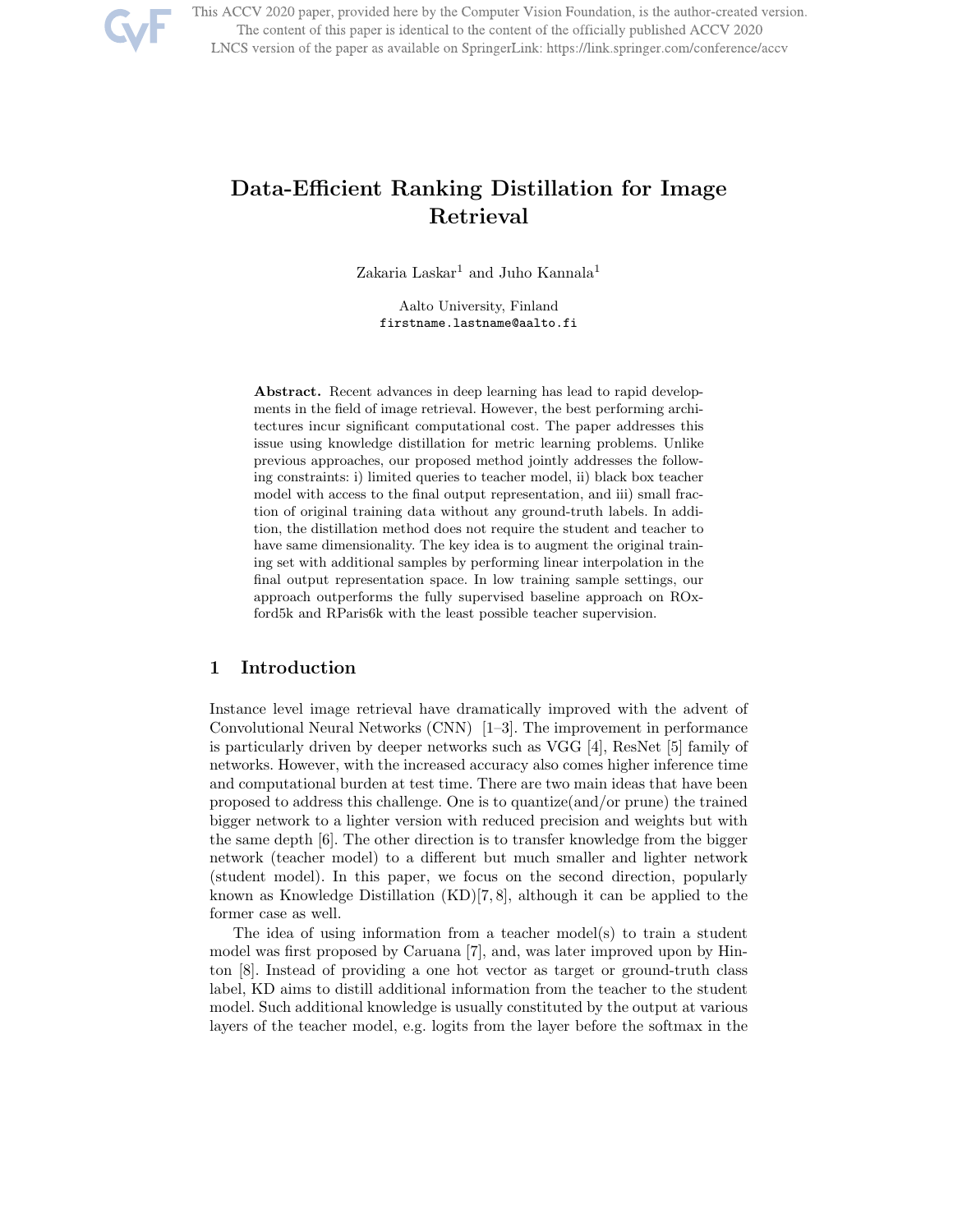teacher constitute softer targets for the student. Traditionally proposed for classification problem, KD was later extended to the metric learning scenario [9, 10]. However, the knowledge being distilled was addressed differently as traditional KD methods did not perform well in this setting [9, 10]. While [9] proposed to distill the teacher ranking, [10] proposed to distill the teacher distance for a given query-database sample(s). In both cases, the student model tries to learn the relation (rank/distance) between query-database samples instead of learning the exact input-output mapping. This allows the student network to maintain its own output dimensionality. We refer to these methods as Metric Knowledge Distillation (MKD) methods.

In this paper we address MKD from the perspective of data-efficiency. While existing distillation approaches [9, 10] have addressed test time efficiency by compressing the knowledge from cumbersome models onto compact ones, they have failed to address training time efficiency. We address this issue by defining the training time efficiency as i) the number of queries to the teacher model to obtain teacher knowledge (pseudo ground-truth) in the form of final output representation or logits, and ii) the number of training samples required to distill the teacher knowledge onto the student model. In this paper we propose an MKD method under the above mentioned budget constraints while operating under the setting of black-box teacher models, preserving student-teacher dimensionality and achieving comparable performance to the no-budget scenario. Large scale datasets are costly in terms of memory (storage), computation (training) and economic (data accumulation/labelling). In addition private data such as trained teacher models or full training dataset can have limited or partial access due to privacy concerns. Our proposed method reduces the dependency on large scale datasets for learning new models while being efficient also during training.

The key ingredient in our proposed method is the idea of mixup [11, 12]. Using mixup, one can augment a small original training set with large number of additional samples by convex combination of the training samples. Such idea has been recently used in [13] to address data-efficient knowledge distillation using mixup based data augmentations. While the existing mixup based methods have addressed classification problems, we extend the idea to the problem of metric learning. In contrast to [11–13], we perform mixup at the global image representation level. That is, each image is represented by a global representation vector obtained by spatial encoding of 2D representation maps from a CNN. Thereafter, augmented representations are obtained by linearly interpolating between representations from original samples. We then perform distillation between teacher and student models in the joint space of original and augmented global representations. In particular we train the student model to mimic the teacher ranking for each sample in the joint representation space of respective models using the recently proposed ranking loss [14]. Representation level mixup requires orders of magnitude less queries to the teacher model compared to mixup at the input image level [13]. In the process our proposed method still achieves comparable performance to fully supervised models trained on the full training dataset.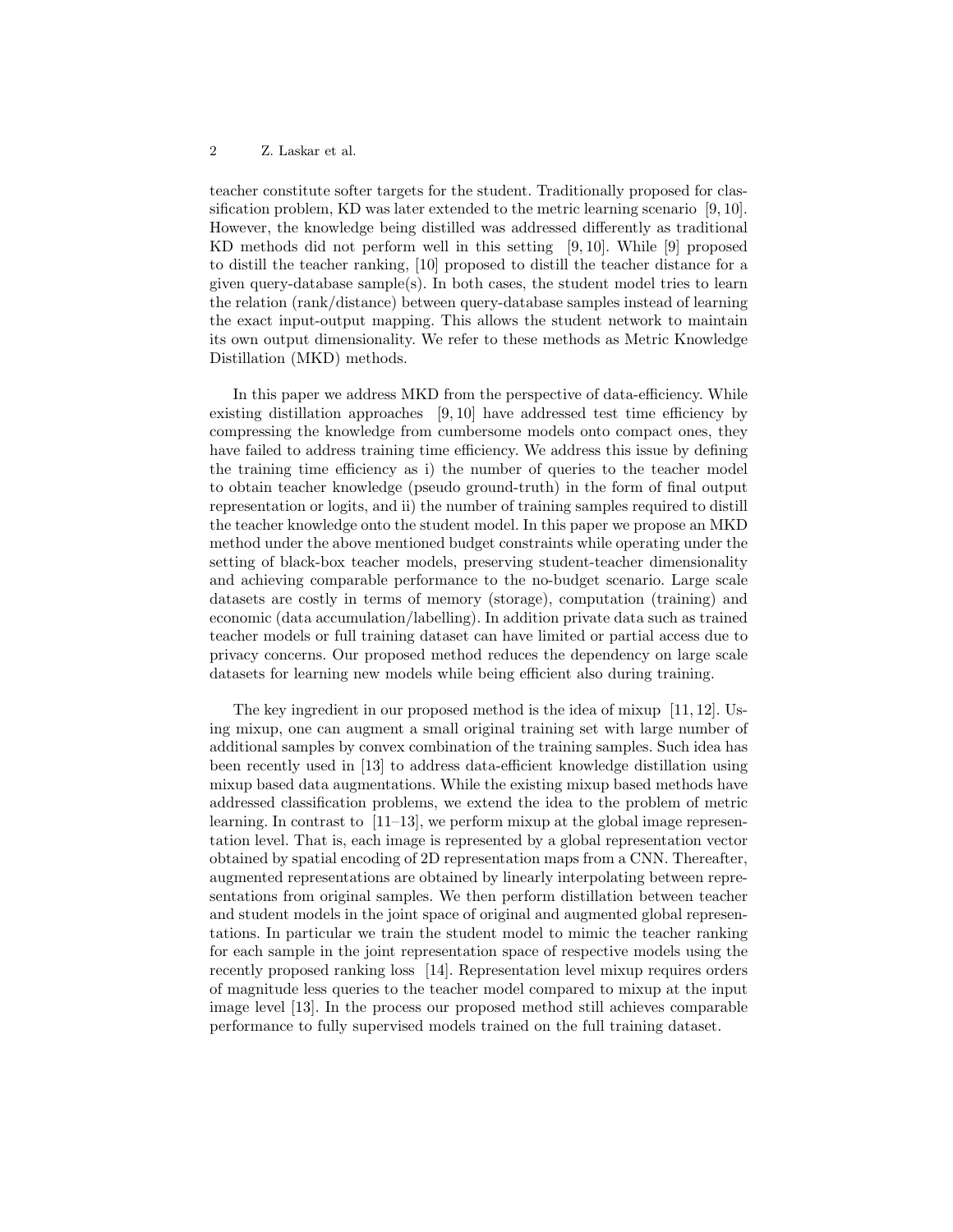#### 2 Related Work

We describe the image retrieval and knowledge distillation based related work in this section

Image Retrieval Before the advent of CNNs, earlier works addressed the image retrieval problem using SIFT [15] based local descriptors [16], and additionally encoded into global representations [17, 18] followed by geometric verification [19]. Since then CNN based methods [1, 2, 20–22, 3] have improved the performance on challenging benchmarks such as Oxford5k and Paris6k [23]. The success can be attributed to large datasets [24] , improved global encoding methods [25–27, 22], and robust ranking loss functions [28, 29, 2, 14]. In particular, the Average Precision (AP) loss [14] has the least training compute overhead by avoiding hard negative mining with joint ranking supervision over large batches of images.

Knowledge Distillation Knowledge distillation can be traced back to the work of Breiman et al. [30] where the knowledge of multiple tree models were distilled onto a single model. The term knowledge distillation (KD) was itself coined by Hinton et al. in his work [8]. In addition to the standard supervisory signals, the student model was additionally trained to match the softmax distribution of a heavier teacher model. Since then, several works have been proposed that provide additional information apart from the softmax logits. [31] and [32] propose to transfer attention maps. Self-distillation where the student and the teacher share the same network architecture have also been proposed [33, 34].

For image retrieval and metric learning in general, Chen et al. [9] propose to transfer rank information. Similarly, Park et al. [10] proposed to distill distance information between teacher and student models. Both these methods show improvements over standard KD approaches.

**Mixup.**Mixup based regularizers were first proposed by  $[11, 35]$ . Later, mixup based interpolation was extended to hidden representations of a CNN by several works [12, 36]. Recently, [13] proposed mixup based augmentation for dataefficient knowledge distillation. For each mixed sample, the above approaches require a new feed-forward pass through the CNN. Instead our approach performs mixing of the global vector representations requiring just a single feedforward pass. Mixed samples can be obtained by simply interpolating between original global representations.

### 3 Proposed Method

In this section we propose an algorithm to train a compact student model, S by distilling the knowledge from a cumbersome teacher model, T. The key idea of knowledge distillation in classification problem is to use soft labels from T as targets in addition to ground-truth hard labels. Soft labels encode semantic similarity by providing inter class similarity information. However, we consider a general scenario where ground-truth labels are not known apriori. In addition metric learning involves optimizing the representation space directly without explicit label prediction as in classification problems. Thus it is not clear how to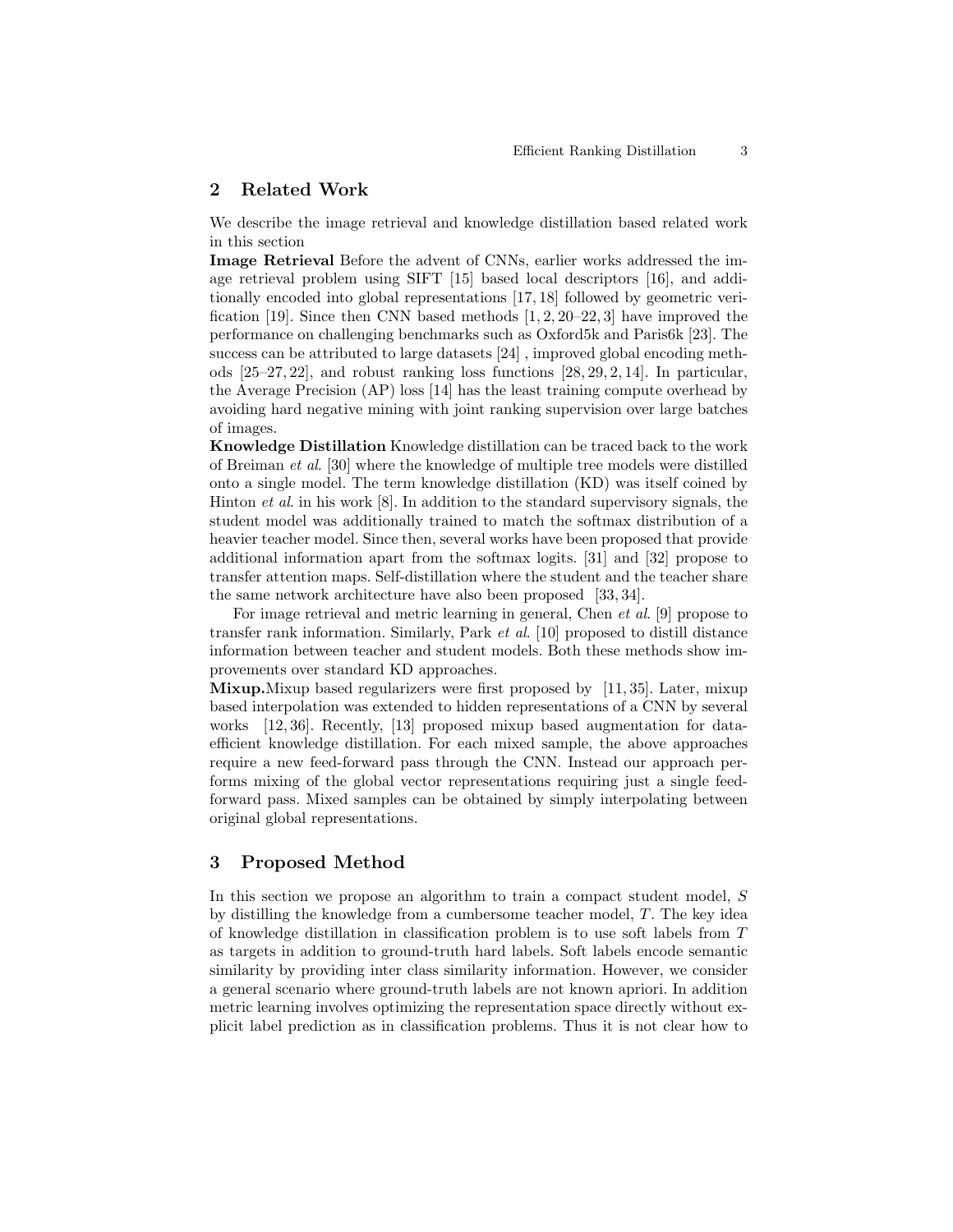generate and incorporate teacher soft labels for unsupervised knowledge distillation in the domain of metric learning problems.

First we present preliminaries followed by the data augmentation algorithm to address low training sample complexity. This is followed by teacher label generation and computing the ranking loss to train the student model. Finally, we present the algorithm combining the above steps in a single framework.

#### 3.1 Preliminaries

Given a batch of images,  $B = \{I_1, ..I_j. .I_B\}$ , we obtain teacher and student l2 normalized output representations,  $f_B^T = \{f_b^T\}_{b=1}^{|B|} \in \mathbb{R}^{N_T \times |B|}$  and  $f_B^S =$  $\{f_b^S\}_{b=1}^{|B|} \in \mathbb{R}^{N_S \times |B|}$ , where  $f_b^T = e^T(T(I_b)) \in \mathbb{R}^{N_T}$ ,  $f_b^S = e^S(S(I_b)) \in \mathbb{R}^{N_S}$ .  $T(.)$  and  $S(.)$  are teacher and student convolutional neural networks respectively, with  $N_T$ ,  $N_S$  being their respective final output dimensionality. As database size in image retrieval problems tends towards millions, it is common practise to store global representations per image by encoding the 3D representation map from the CNNs into 1D vectors. Popular encoding methods from literature include GeM [37], MAC [1], RMAC [26]. As we consider the teacher model as black-box with access to the final vector encoded global representation, we represent the student and teacher encoding functions separately with  $e^T$  and  $e^S$  respectively. These encoding functions can represent any of the above mentioned encoding methods. As the global representations are l2 normalized, a simple dot product is used to compute similarity values.

#### 3.2 Database Augmentation

Acquiring large training datasets and labelling the ground-truth incurs large computational resources, huge memory footprint and high economic costs. We address this using knowledge distillation by replacing large datasets with models trained on them and a small amount of the original training samples. This also addresses practical scenarios where teacher models have limited access rights, or the whole training set is not made public. Furthermore, extracting representations for the whole dataset using both the teacher and student model is inefficient as it leads to increased training costs.

Given a small amount of training samples, D, we extract both teacher and student global representations,  $f^T$  and  $f^S$  for a given batch, B. We augment the representations from each batch using mixup [11],[12]. These works perform mixup at the local level, while we perform mixup at the global representation level. In particular, given representations for images,  $I_i, I_j \in B$ , we perform representation mixup as follows:

$$
f_{ij} = \lambda f_i + (1 - \lambda)f_j,\tag{1}
$$

where  $\lambda \sim beta(\alpha, \alpha)$  is the mixing coefficient. Instead of sampling  $\lambda$  per training sample, we only sample a single value of  $\lambda$  per batch. The mixed representations are further l2 normalized.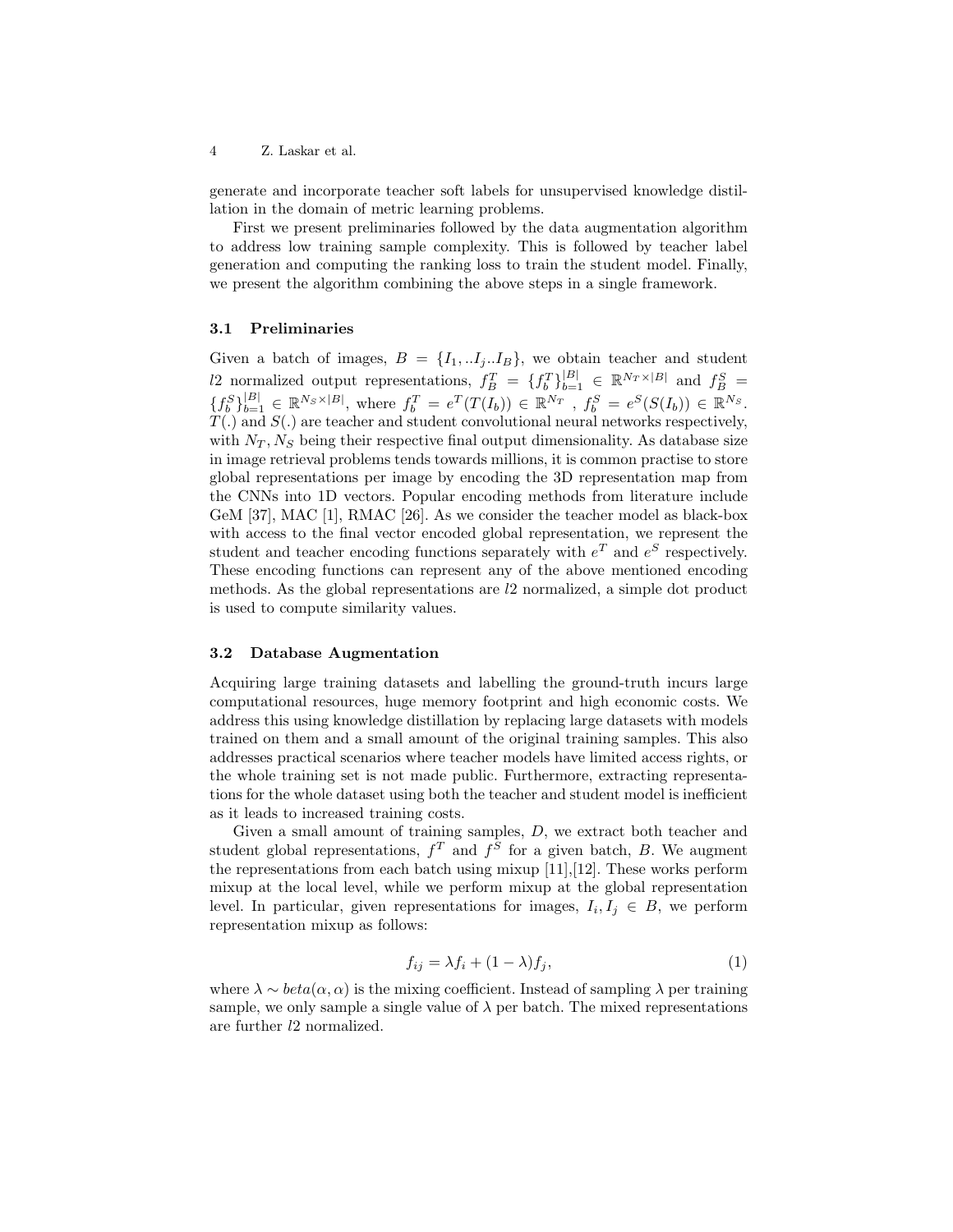There are several benefits to performing mixup at the global representation level. It is to be noted that since we consider black-box teacher models, we can only consider  $InputMixup$  [11] and not  $ManipildMixup$  [12] as the later requires access to intermediate representation maps. However, InputMixup which performs mixup at the input image level, requires a new feed-forward pass of the mixed input image through the network to obtain representations. This increases the number of queries to the teacher model to be much more than  $|D|$ . The same applies for the student network, which in total significantly increase the training cost. The same costs applies for ManifoldMixup considering whitebox teacher models. In contrast, global representation mixup only requires at most  $|D|$  queries to the teacher model, and large amount additional representations can be obtained at a marginal overhead cost. To give the reader an estimate, given a batch of  $B = 1000$  images, mixing each image with  $R = 10$ other images from the batch will result in 10000 samples. For InputMixup this will require  $10000 \times ep$  queries to the teacher model where ep is the number of training epochs. Our approach will only require 1000 queries.

#### 3.3 Label Generation

Previously, mixup has been addressed in classification domains [11, 12, 38]. In such settings, the label of the mixed sample is obtained by linear interpolation of respective labels of the original samples by  $\lambda$ . In this section, we show how to generate labels for student model using global teacher representations.

Let the joint set of representations be  $F^T = f_B^T \bigcup f_{B'}^T$ ,  $F^S = f_B^S \bigcup f_{B'}^S$ , where  $f_{B'}^T, f_{B'}^S$  are the augmented teacher and student representations. Let  $Z =$  $\{1, 2, ..., (|B|+|B'|)\}\)$  be the joint sample index set. We are interested in computing a binary label matrix  $Y \in \mathbb{R}^{|Z| \times |Z|}$ , where each row  $Y_q \in \mathbb{R}^{|X| \times |Z|}$  represents the label vector corresponding to the  $q^{th}$  representation. Before we explain how the binary values are computed for  $Y_q$ , we first formally define a positive index set  $P_q \subseteq Z$  such that  $\forall z \in Z$ 

$$
Y_q(z) = \begin{cases} 1, & \text{if } z \in P_q \\ 0, & \text{otherwise} \end{cases}
$$
 (2)

The matrix Y is symmetric  $(Y = Y^{\dagger})$  i.e.  $Y_q(z) = Y_z(q)$ . The binary label 1 signifies the corresponding representations,  $f_q^T, f_z^T$  are similar. Consequently, the corresponding student representations,  $f_q^S, f_z^S$  are trained to be similar. The measure of similarity is defined next where we present methods to compute the elements of  $P_q$ .

Similarity Labelling (SL). The first measure of similarity is based on cosine similarity in the representation space. We first compute the teacher and student similarity matrices,  $S^T = (F^T)^{\mathsf{T}}(F^T), S^S = (F^S)^{\mathsf{T}}(F^S) \in \mathbb{R}^{|Z| \times |Z|}$ . The positive set  $P_q$  constitutes the Euclidean Nearest Neighbors (ENN) and is computed as  $P_q = \{z \mid S_q^T(z) > \tau\} \forall z \in Z$ , where  $\tau \in [0,1]$  is a similarity threshold. We call this similarity based labelling Similarity Labelling (SL). If  $\tau$  is too high,  $P_q$  will only contain near duplicate representations, while keeping it too low will include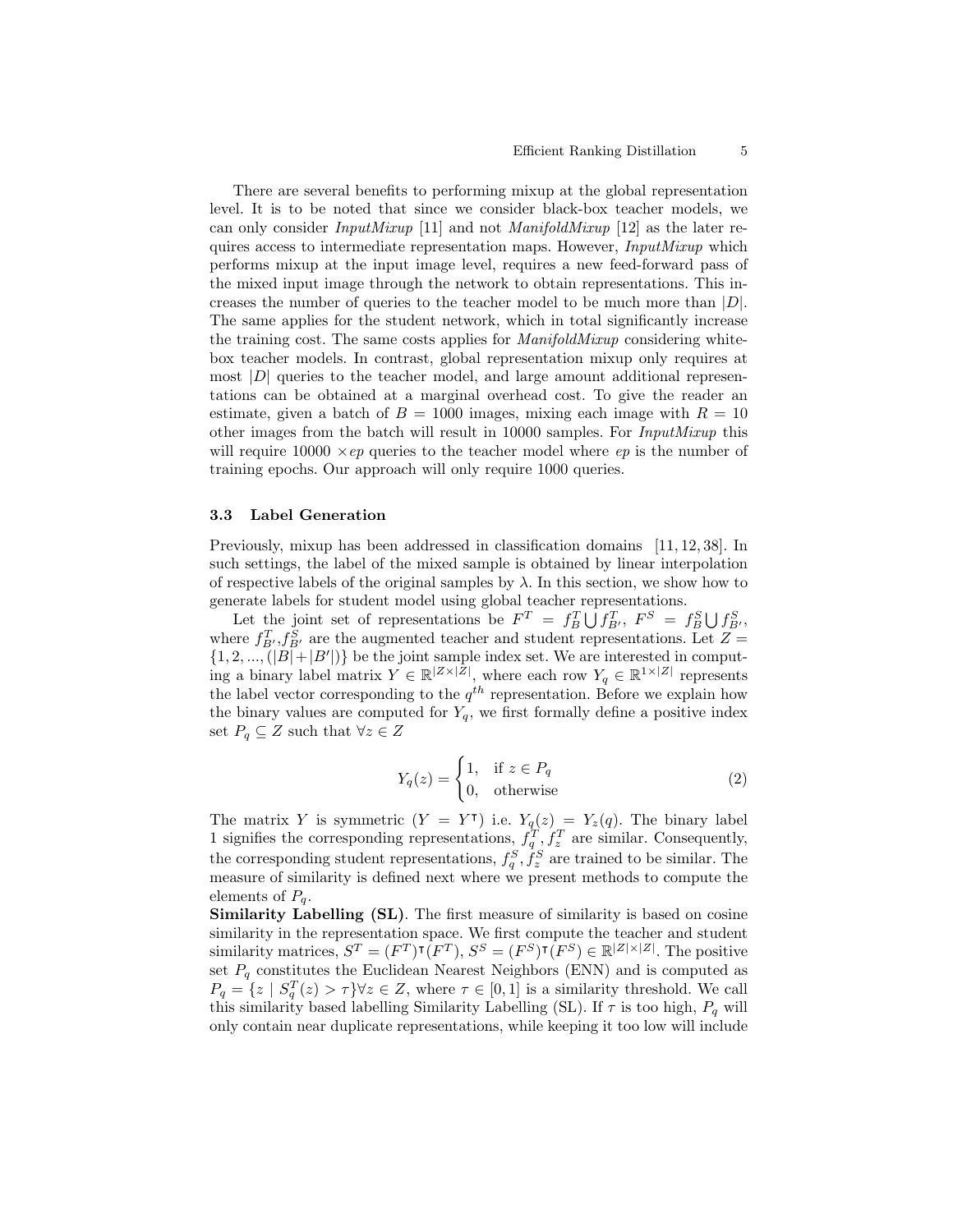too many false positives. We experiment with different values of  $\tau$  and found that optimal performance is achieved with moderate values of  $\tau$  (c.f. Sec. 6).

**Mixup Labelling.** As observed the positive set,  $P_q$  under similarity labelling is constituted by the ENN. Thus for representations falling in low density regions, the positive sets will be empty or have low cardinality. Empty positive sets means zero loss and thus no gradient to train the model. This becomes an issue if most of the samples fall in such low density regions (c.f. Sec. 7). To address this issue we introduce mixup labelling (ML) based on the following assumption: the global representations contain semantic concepts, so mixed representation will be closer to the positive sets of representations being mixed, than the other representations. Formally, if representations,  $f_k^T, f_r^T$  are mixed resulting in the corresponding mixed representation,  $f_k^r$ , indexed at  $kr \in Z$ , and resulting in the corresponding mixed representation,  $f_k^r$ , indexed at  $kr \in Z$ , and the corresponding positive sets obtained from similarity labelling be  $P_k, P_r$  and  $P_{kr}$  respectively. Then  $P_{kr} = P_{kr} \cup P_k \cup P_r$ . Thereafter, using Eq. 2 the label matrix, Y is computed while maintaining matrix symmetry.

#### 3.4 Loss Function

In this section we show how to compute the loss given the student similarity matrix,  $S<sup>S</sup>$  and teacher label matrix, Y. To realize this, we use the listwise loss, known as Average Precision Loss (AP) [14]. The loss maximizes the distance between histogram of positive and negative similarity scores. For brevity we elaborate the loss function below:

The similarity interval  $S_q^S = [0,1]^{1 \times |Z|}$  is divided into  $C-1$  bins of width  $\Delta c = \frac{2}{C-1}$ . Let  $c_b = 1 - (b-1)\Delta c$ , b=1...C represent the center of the  $b^{th}$  bin. Average Precision is generally computed at each rank,  $r = 1...|Z|$ . However, as rank assignment is non-differentiable, the images are instead assigned to bins using the soft bin assignment as follows:

$$
p(S_q^S(i), b) = \max\left(1 - \frac{|S_q^S(i) - c_b|}{\Delta}, 0\right).
$$
 (3)

Here, p represents the probability that the  $i^{th}$  image occupies the  $b^{th}$  bin conditioned on its similarity to the query, q based on  $S_q^S$ . The AP is then computed in each bin as follows:

$$
Pr(S_q^S, Y_q, b) = \frac{\sum_{b'=1}^b p(S_q^S, b')^\top Y_q}{\sum_{b'=1}^b p(S_q^S, b')^\top \mathbf{1}},\tag{4}
$$

$$
\Delta Re(S_q^S, Y_q, b) = \frac{p(S_q^S, b)^\top Y_q}{N_q},\tag{5}
$$

The AP loss for each  $q$  is computed as :

$$
AP(q) = 1 - \sum_{b=1}^{C} Pr(S_q^S, Y_q, b) \ \Delta Re(S_q^S, Y_q, b). \tag{6}
$$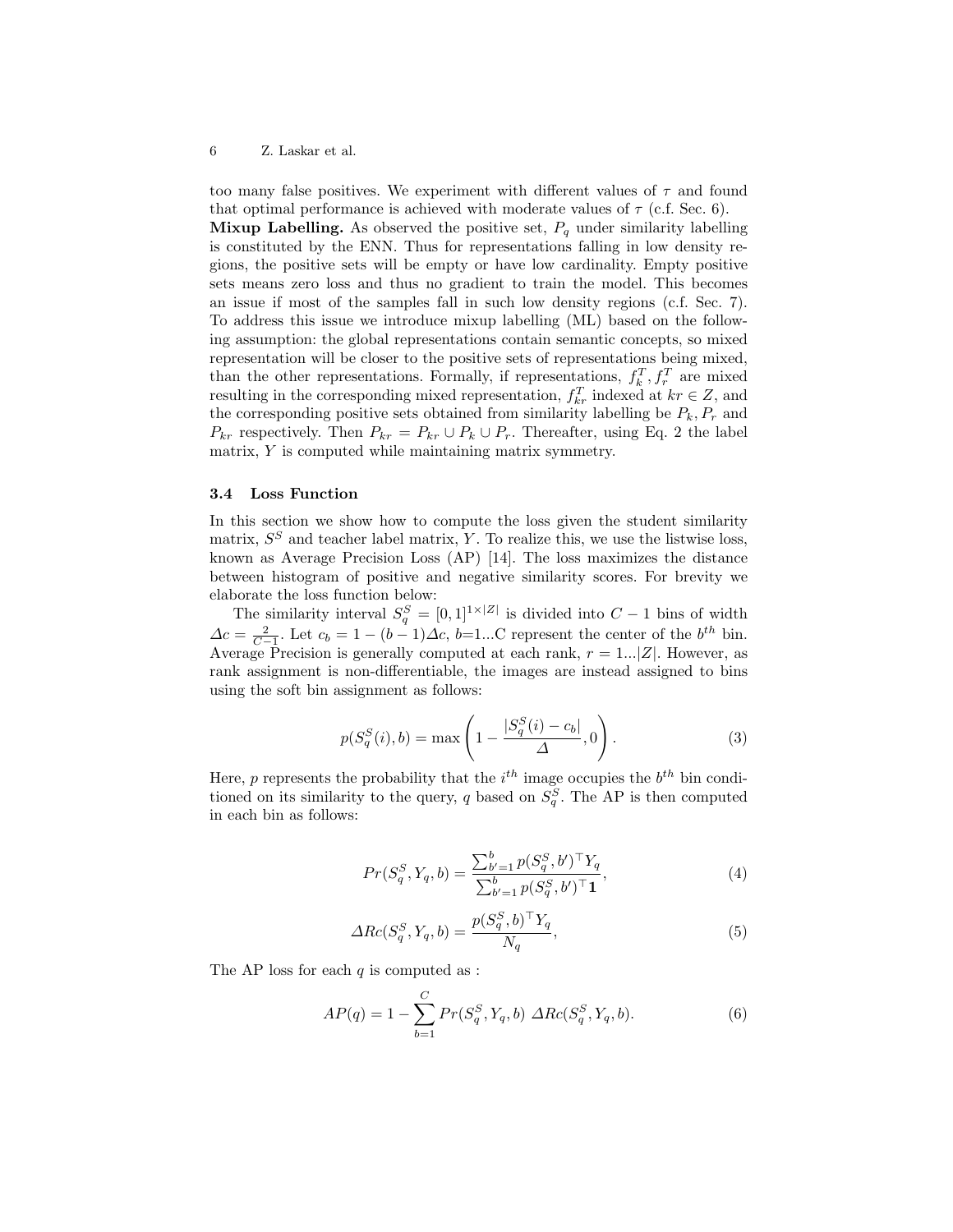Algorithm 1 Rank Distillation

**REQUIRE:** Teacher & Student representation  $f_B^T = \{f_i^T\}_{i=1}^B, f_B^S = \{f_i^S\}_{i=1}^B$ **REQUIRE:**Labelling functions:  $SL(.)$ ,  $ML(.)$ REQUIRE:Loss function: AP(.) **REQUIRE:**  $\tau$ ,  $R$ ,  $\lambda$ OUTPUT: Loss value 1: Initialize  $L = \{\}$  ⊳ store loss values. 2:  $S_o^T \leftarrow (f_B^T)^{\intercal}(f_B^{\widetilde{T}})$ 3:  $P_o \leftarrow SL(S_o^T, \tau)$ .  $\triangleright$  Initial positive set. 4: for  $r = 1, 2..., R$  do 5: Initialize  $F^T = \{\}, F^S = \{\}$   $\triangleright$  store original & augmented samples. 6: Initialize  $MIX = \{\}$  ⊳ store indices of mixing & mixed samples. 7:  $\{F_i^T\}_{i=1}^{|B|} \leftarrow \{f_i^T\}_{i=1}^{|B|}, \{F_i^S\}_{i=1}^{|B|} \leftarrow \{f_i^S\}_{i=1}^{|B|}$ <br>8: **for**  $k = 1, 2, ..., |B|$  **do** 9: Sample index  $r_k$  from range  $(1, |B|)$ <br>
0:  $F_{|B|+K}^T \leftarrow \lambda f_k^T + (1 - \lambda) f_{r_k}^T$ <br>
1:  $F_{|B|+K}^S \leftarrow \lambda f_k^S + (1 - \lambda) f_{r_k}^S$  $10:$  $11:$ 12:  $F_{|B|+K}^S$  requires grad = False ⊳ Restrict back-propagation. 13: MIX.store $(k, r_k, |B| + k)$  ⊳ Store mixing information. 14: end for  $15:$  $T \leftarrow (F^T)^{\mathsf{T}}(F^T), S^S \leftarrow (F^S)^{\mathsf{T}}(F^S) \triangleright \text{Compute teacher} \& \text{ student similarity}$ matrix. 16:  $P_s \leftarrow SL(S^T, \tau)$ .  $\triangleright$  Positive set based on SL. 17:  $P_m \leftarrow ML(P_o, MIX) \triangleright$  Positive set based on ML. 18:  $P \leftarrow P_s \cup P_m$ . ⊳ Final positive set based. 19: Compute Y using  $P \triangleright \text{Eq. 2}$ 20:  $L_r \leftarrow AP(Y, S^S)$  Compute Average Precision Loss 21: end for 22:  $L \leftarrow 1/R \sum_{r=1}^{R} L_r \triangleright$  Total loss 23: return L

The final loss function to be optimized is defined as :

$$
L = \frac{1}{|Z|} \sum_{q=1}^{|Z|} AP(q)
$$
 (7)

#### 3.5 Algorithm

Given the training set,  $D$  we first extract all the teacher representations,  $f_D^T = \{f_i^T\}_{i=1}^{|D|}$ . Thereafter for each epoch, ep, we sample a batch of B images from D. We then extract the student representations,  $f_B^S = \{f_b^S\}_{b=1}^{|B|}$  and from  $f_D^T$ obtain the teacher representations  $f_B^T = \{f_b^T\}_{b=1}^{|B|}$ . We now proceed to compute the loss as described in Algorithm 1.

First, we compute the initial positive set,  $P<sub>o</sub>$  based on similarity labelling (SL) and teacher representations,  $f_B^T$ . Next, we introduce the mixing iterator,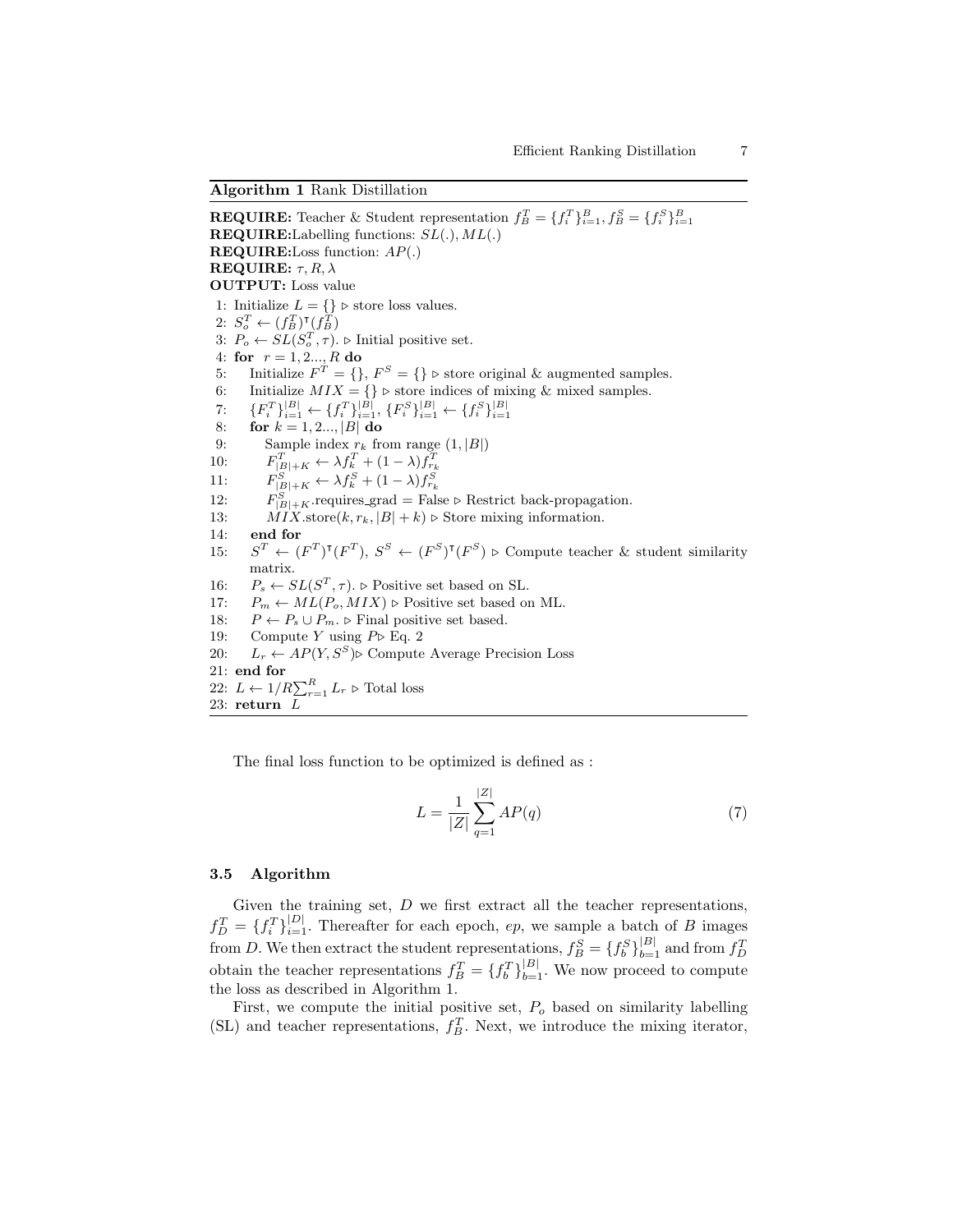R. In each iteration,  $r = 1, 2, \ldots R$  we iterate over the following steps: 1) Mix each student and teacher representation,  $f_k^T$ ,  $f_k^S$ ,  $k = 1, 2..|B|$  with the representation,  $f_r^T \in f_B^T, f_{r_k}^S \in f_B^S$  of a random sample  $r_k$ . The mixed representations are concatenated with the original representations resulting in the joint representation set,  $F^T \in \mathbb{R}^{N_T \times 2|B|}$ ,  $F^S \in \mathbb{R}^{N_S \times 2|B|}$ , where the first  $N \times |B|$  are the original representations while the bottom  $N \times |B|$  are mixed representations respectively. 2) Simultaneously with the previous step we store the index information of mixing samples  $(k, r_k)$  and the mixed sample  $(|B|+k)$ ,  $\forall k = 1...|B|$  in the variable,  $MIX.$  3) Given  $F^T, F^S$  we compute the teacher and student similarity matrices,  $S<sup>T</sup>, S<sup>S</sup>$ . 4) Next we proceed to label generation. Using the similarity threshold,  $\tau$  and  $S^T$  we first compute the positive set,  $P_s = \{P_k\}_{k=1}^{2|B|}$  based on similarity labelling (SL). Thereafter, using the mixing information in  $MIX$  and  $P_o$  we perform mixup labelling (ML) to compute the mixup positive set,  $P_m = \{P_k\}_{k=1}^{2|B|}$  $\vert k=|B|\cdot$ The final positive set,  $P$  is obtained by combining similarity and mixup positive sets. The label matrix,  $Y \in \mathbb{R}^{2|B| \times 2|B|}$  is formed using P. 5) Finally, we compute the Average Precision (AP) loss,  $L_r$  using teacher label matrix, Y and student similarity matrix,  $S^S$ . After r iterations we have R loss values,  $\{L_r\}_{r=1}^R$  which are then averaged followed by back-propagation. It is to be noted that the mixed representations are not used to back-propagate gradients (line 12 in Algorithm 1).

We now explain the rationale behind introducing  $R$ . Under the current setting, the number of mixed representations used to compute the final loss is  $|B|R$ . If these mixed representations were jointly used in computing the final loss the size of the similarity and label matrices will be  $((|B| + |B|R)^2)$ . For values of  $|B|=1000, R=10$  used in this work, the size will be ∼ 10000<sup>2</sup>. Loss and gradient computation becomes considerably slow under this setting. Instead, by dividing the loss computation into R steps, we are still able to leverage  $|B|R$  mixed representations, while the final similarity matrices are of size  $(2|B|)^2 \sim 2000^2$ . This leads to comparable performance while increasing training efficiency.

#### 4 Implementation details

Training dataset. We use the training dataset used in [1]. The dataset was initially introduced in [24] and consists of 7.4 million internet photo collections of popular landmarks around the world. The images are passed through an SfM pipeline [1] to create clusters of images (class labels). This process results in 163k images clustered into about 700 classes. Training dataset consists of randomly selected 550 classes containing 133k images. We refer to this dataset as SfMFr. Network Training. We used the publicly available trained Resnet101 models by Radenovic et al. [37] trained on SfMFr as teacher models, T. MobileNetV2 (MVNetV2) and Resnet34 pre-trained on ImageNet [39] are used as the student models S1 and S2 repsectively. We randomly sample  $D = 4000$  images from SfMFr. The network is trained with a batch size,  $B = 1000$  which are randomly sampled from the training set,  $D$ . We used Adam [40] optimizer with an initial learning rate of  $l_0 = 1 \times 10^{-4}$ , exponential decay  $l_0 \exp(-0.01 \times ep)$  every epoch,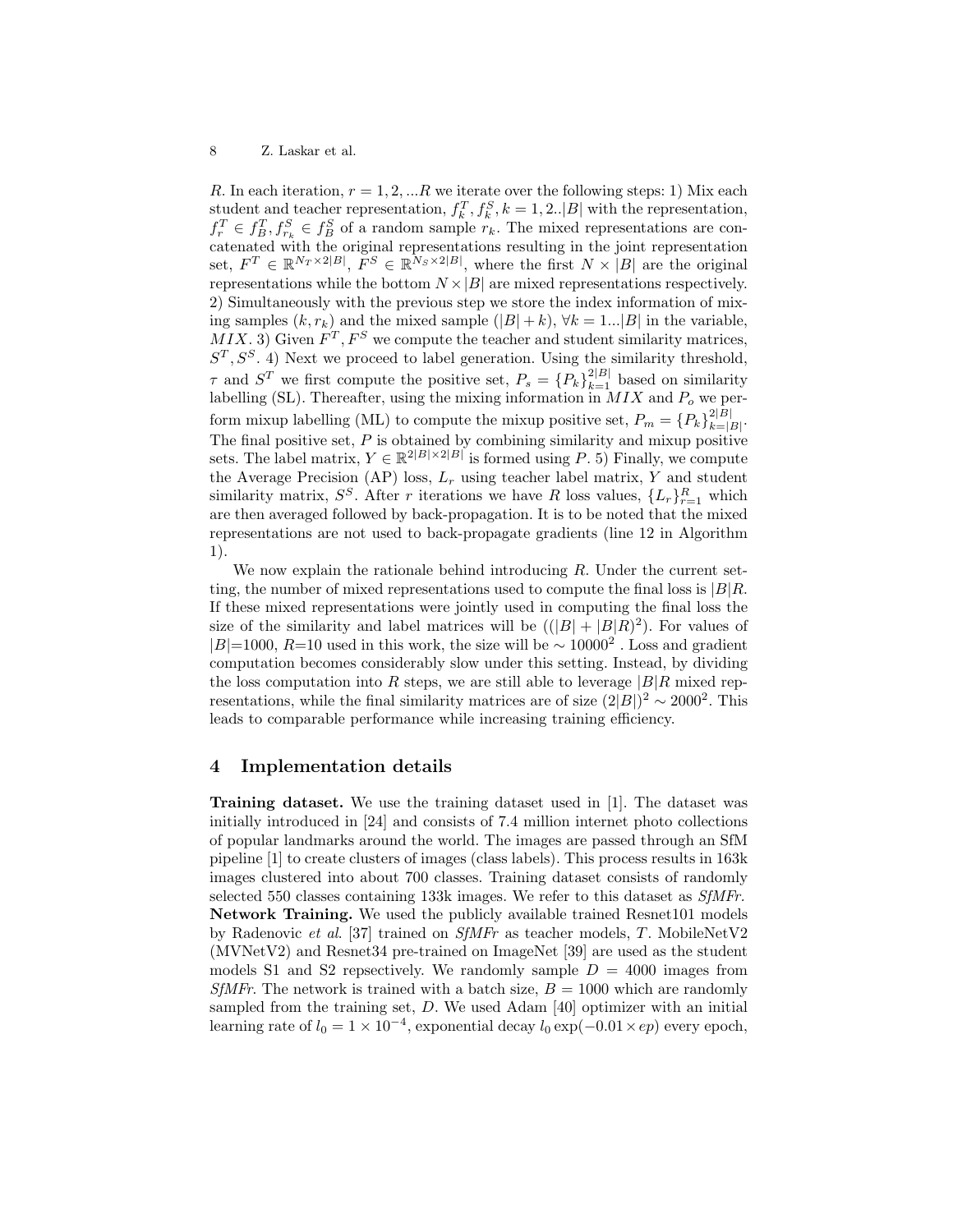| Method    | Param | Time/Image |
|-----------|-------|------------|
| ResNet101 | 42M   | 60ms       |
| ResNet34  | 21M   | 20ms       |
| MVNetV2   | 1.8M  | 10ms       |

Table 1: Different networks with the number of respective parameters and time taken to process 1 image in multi-scale mode.

ep. Weight decay was set to  $1 \times 10^{-6}$ . Images were rescaled to 362 pixels on the longest side while maintaining the aspect ratio. Training is done for 30 epochs on GeForce RTX GPU with 11GB memory. We use generalized mean pooling (GeM) [37] to obtain global representations for each image. The global descriptors are subsequently l2 normalized.

We list the hyper-parameters associated with our algorithm are  $\tau = 0.75$ , R  $= 10$ . We use the same hyper-parameter settings for both the student networks, S1 and S2.

Baselines. We train MVNetV2, Resnet34 using contrastive loss (CL) and Average Precision (AP) loss on SfMFr dataset. For CL, we mine hard negatives every epoch from a random pool of 22K images, and keep top 5 negatives. Margin is set to 0.65. Batch size are 5 and 4000 for CL and AP respectively. The learning rate was set to  $5 \times 10^{-7}$  for CL and  $1 \times 10^{-4}$  for AP.

Test dataset We evaluate our approaches on standard image retrieval benchmark datasets, Oxford5k (Oxf) [41],Paris6k (Par) [42], ROxford5k (ROxf) [23], and RParis (RPar) [23] datasets. The evaluation metric is mean Average Precision (mAP). The test sets consists of 55 queries and several thousand database images (Oxf: 5k, Par: 6k), while their revisited counterparts have 70 queries each with 4k and 6k database images respectively. The revisited datasets also have 3 splits: Easy (E), Medium (M), and Hard (H) defining the difficulty level of retrieving the corresponding database images in the set. The queries are annotated with a bounding box specifying the landmark of interest. Similar to prior works, we crop the query images with bounding box.

During evaluation, we extract multi-scale global representations with the scales: 1,  $1/\sqrt{2}$ , and  $1/2$ . The resulting descriptors are combined using GeM pooling. The resulting vector is l2 normalized. Furthermore, due to low sample complexity we do not use any validation data during training. Instead, we perform weight averaging [43] to combine model performances from different epochs. In particular, the final student network used for evaluation is obtained by averaging the weights of the trained student models from the  $20^{th}$  and  $30^{th}$ epoch.

The number of parameters and average multi-scale inference time during evaluation are presented in Tab. 1 for teacher and student models.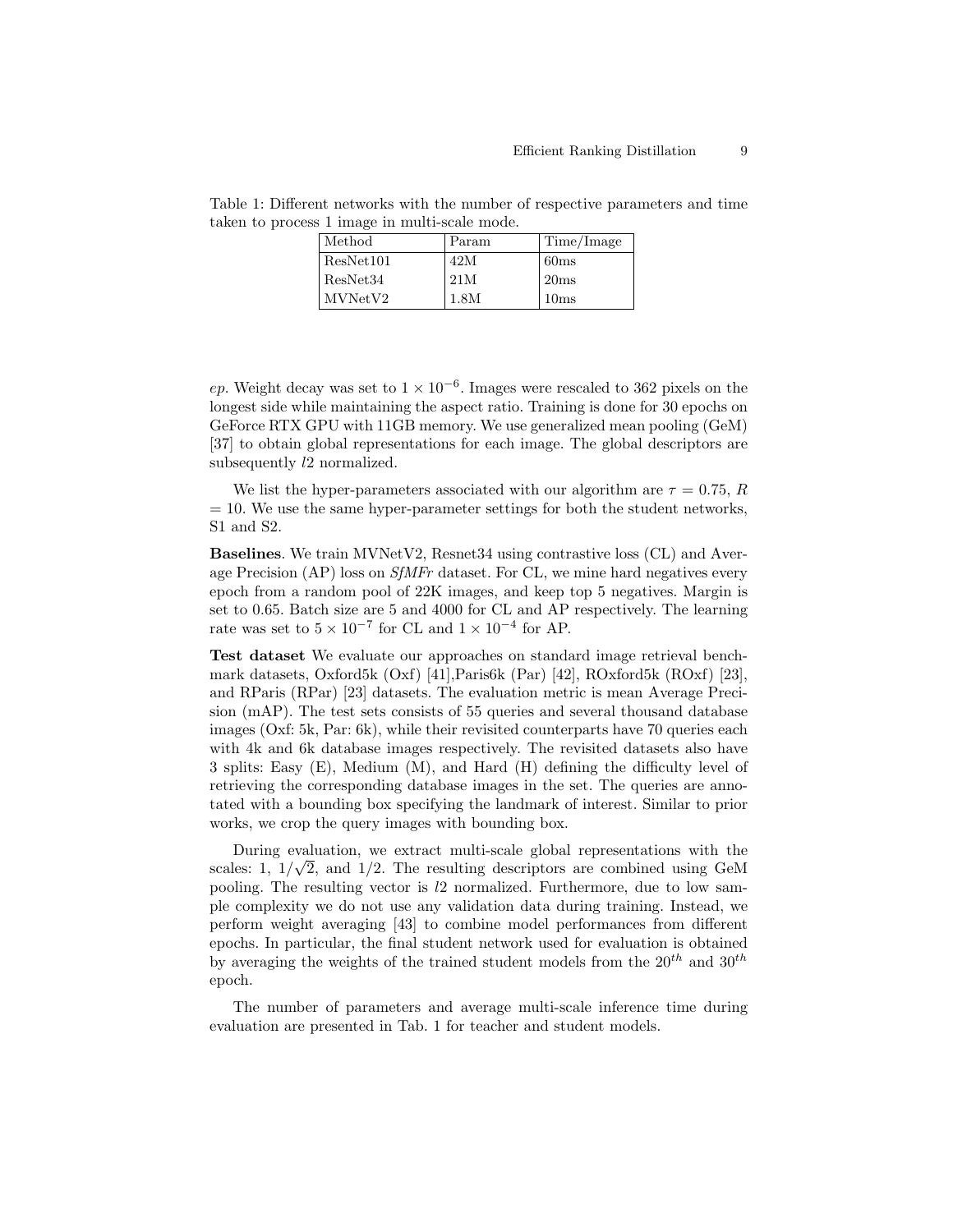Table 2: Performance comparison of compact student networks MobileNetV2 (S1,MVnetV2) and Resnet34 (S2,ResNet34) trained using our method, and baseline methods : without augmentation (no -aug), Average Precision (AP), contrastive loss (CL). Evaluation is done on image retrieval datasets : Oxford (Oxf), Paris (Par), ROxford (ROxf), RParis (RPar). The revisited datasets, ROxf, RPar are evaluated using Easy (E), Medium (M) and Hard (H) splits. Evaluation metric is mAP. T/S denotes the teacher /student role of the model. Our method does not require training labels.

| Method                   | $\left\vert D\right\vert$ | Oxf  | ROxf |   |   | Par | <b>R</b> Par |                                                               |                                                               |  |
|--------------------------|---------------------------|------|------|---|---|-----|--------------|---------------------------------------------------------------|---------------------------------------------------------------|--|
|                          |                           |      | F,   | М | H |     | E            | М                                                             | H                                                             |  |
| Resnet 101 $(T, CL)$     | 120k                      |      |      |   |   |     |              | $81.2$   73.8   55.8   27.4   87.8   86.5   70.0              | 44.8                                                          |  |
| Compact student networks |                           |      |      |   |   |     |              |                                                               |                                                               |  |
| $MVnetV2$ (CL)           | 120k                      |      |      |   |   |     |              | 74.5 66.5 48.9 20.8 85.7 84.6 66.2 39.0                       |                                                               |  |
| MVnetV2 (AP)             | 120k                      |      |      |   |   |     |              | $74.2 67.2 51.0 24.3 85.0 83.7 65.6 39.5$                     |                                                               |  |
| $MVNetV2 (S1, no-aug)$   | 4k                        |      |      |   |   |     |              | $76.1\,67.0\,51.0\,25.8\,84.6\,84.0\,66.1\,40.4$              |                                                               |  |
| MVnetV2(S1)              | 4k                        |      |      |   |   |     |              | $78.7 70.8 53.8 26.9 84.0 82.1 65.0 39.4$                     |                                                               |  |
| ResNet34 (CL)            | 120k                      |      |      |   |   |     |              |                                                               | $77.9$   $70.7$   $51.9$   $23.1$   86.5   85.9   69.5   44.0 |  |
| ResNet34 (AP)            | 120k                      | 79.6 |      |   |   |     |              | $70.5 \mid 53.3 \mid 24.9 \mid 86.3 \mid 86.4 \mid 69.2 \mid$ | 43.1                                                          |  |
| $ResNet34 (S2,no-aug)$   | 4k                        |      |      |   |   |     |              | 77.3   70.7   50.8   22.5   84.9   83.8   68.0                | 42.8                                                          |  |
| ResNet34(S2)             | 4k                        |      |      |   |   |     |              | $78.1 74.1 55.1 25.9 85.4 84.2 68.6 43.8$                     |                                                               |  |

#### 5 Results

In this section we compare our proposed algorithms on the standard retrieval datasets. In addition we also compare with baseline methods and perform detailed ablation study.

Baseline comparison. We compare the performance of the student models, S1: MVNetV2, S2: ResNet34 trained using our proposed method with the teacher model, T: ResNet101 and the same student models trained without the proposed augmentation. In addition we also consider student models trained with ground-truth labels on the full dataset with loss functions: contrastive loss (CL) and average precision (AP). Results are presented in Tab. 2. Results show that student models using our proposed method are able to match the performance of the supervised counterparts. It is to be noted that our method was only trained on 4k images. Compared to it, the supervised models based on CL and AP losses were trained using the full dataset of 120k images. Among the student models, ResNet34 outperforms MVNetV2 by 2-3% on ROxford and RParis datasets. This can be attributed to the higher capacity of ResNet34 model (c.f. Tab. 1).

Furthermore, student models trained without the proposed global representation augmentation performs poorly compared to our proposed method with augmentation. Baseline student models trained only on  $D = 4k$  dataset with AP loss and full ground-truth label supervision has similar performance to the no-augmentations setting. The decrease in performance in low sample setting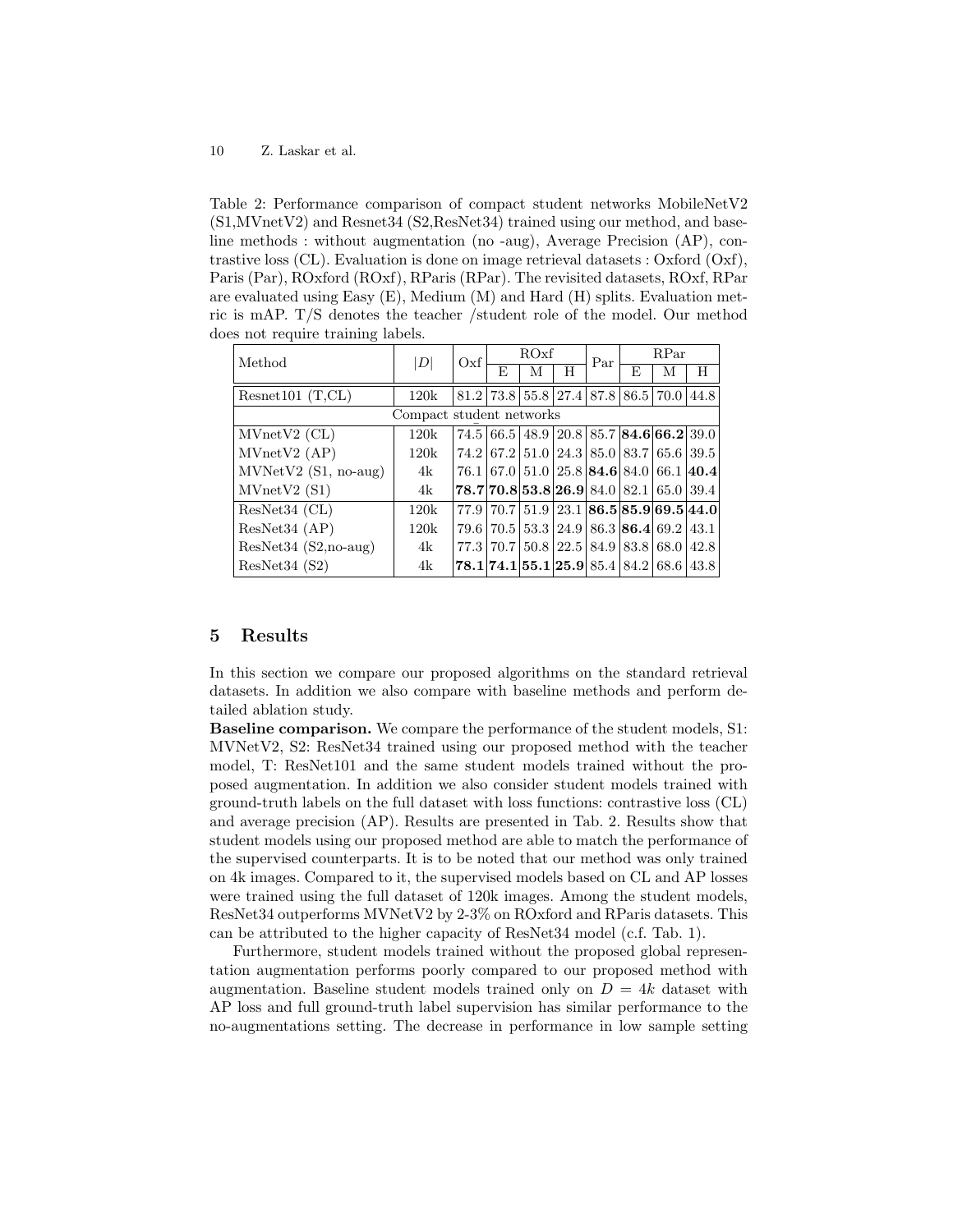Table 3: Comparison of different mixup methods in terms of performance and computational costs. Mixed indicates the number of mixed samples generated. Cost represents the number of feed-forward pass required through the teacher model. Similar costs also extend to student model. The number of original training samples is 4k.

| Method         | Mixed | $\cos t$ |    | ROxf |   | RPar |                                                                           |   |  |
|----------------|-------|----------|----|------|---|------|---------------------------------------------------------------------------|---|--|
|                |       |          | F, | М    | H | E    | М                                                                         | H |  |
| Ours, no-aug   | 0k    | 4k       |    |      |   |      | $70.7 \mid 50.8 \mid 22.5 \mid 83.8 \mid 68.0 \mid 42.8 \mid$             |   |  |
| Inp Mix        | 1k    | 5k       |    |      |   |      | $71.9 \mid 52.3 \mid 24.4 \mid 83.1 \mid 67.1 \mid 40.5 \mid$             |   |  |
| Inp Mix        | 8k    | 12k      |    |      |   |      | $72.6 \mid 52.7 \mid 24.9 \mid 82.2 \mid 64.7 \mid 37.1 \mid$             |   |  |
| Inp Mix        | 32k   | 36k      |    |      |   |      | $73.4 \mid 53.1 \mid 24.5 \mid 81.7 \mid 65.0 \mid 38.2 \mid$             |   |  |
| Ours, with-aug | 600k  | 4k       |    |      |   |      | $\vert 74.1 \vert 55.1 \vert 25.9 \vert 84.2 \vert 68.6 \vert 43.8 \vert$ |   |  |

can be attributed to the fact that in a randomly selected training set  $D$ , large number of samples,  $q \in D$  have empty or very small sized positive set  $P_q$ . Thus, without any positives there is no error signal that can lead to learning representations from these images. Augmentation addresses this issue by generating positives from the mixed samples.

The computational gains of the proposed global mixup over the baseline input mixup approach is shown in Tab. 3. Generating more samples using input mixup leads to improvement in ROxford dataset while it decreases on RParis dataset. We hypothesize this is due to limited number of mixed samples. However, increasing the number of input mixup augmentations incurs significant computational costs.

Table 4: mAP performance on ROxford (ROxf) and RParis (RPar) datasets. We present alongside each method, the model architecture  $(R:ResNet101,$ V:VGG16,A:AlexNet,R34:ResNet34 and M:MobileNetV2). In addition we also show the dimension of the final global representation from each model. It is to be noted that our proposed method only requires a fraction of the full supervised dataset and a trained teacher.

|                         |                  |      | ROxf                  |                                                                              |            |  | RPar |                          |      |                                                             |
|-------------------------|------------------|------|-----------------------|------------------------------------------------------------------------------|------------|--|------|--------------------------|------|-------------------------------------------------------------|
| Method                  | N <sub>w</sub>   | Dim  | М                     |                                                                              | H          |  | М    |                          | H    |                                                             |
|                         |                  |      |                       |                                                                              |            |  |      |                          |      | mAP $\ln$ P@10 mAP $\ln$ P@10 mAP $\ln$ P@10 mAP $\ln$ P@10 |
| $GeM$ [37]              | R <sub>101</sub> | 2048 |                       | $64.7 \mid 84.7 \mid 38.5 \mid 53.0 \mid 76.9 \mid 98.1 \mid 55.4 \mid 89.1$ |            |  |      |                          |      |                                                             |
| $AP$ [14]               | R <sub>101</sub> | 2048 | $\left  67.5 \right $ |                                                                              | $ 42.8 $ - |  | 80.1 | $\overline{\phantom{a}}$ | 60.5 |                                                             |
| GeM [37]                | V                | 512  |                       | $60.9$   82.7   32.9   51.0   69.3   97.9   44.2   83.7                      |            |  |      |                          |      |                                                             |
| NetVLAD <sup>[22]</sup> | V                | 512  |                       | $37.1 \mid 56.5 \mid 13.8 \mid 23.3 \mid 59.8 \mid 94.0 \mid 35.0 \mid 73.7$ |            |  |      |                          |      |                                                             |
| Ours                    | <b>R34</b>       | 512  |                       | 55.4   79.9   29.1   46.3   68.7   96.6   43.7   83.4                        |            |  |      |                          |      |                                                             |
| Ours                    | М                | 320  |                       | $51.1   74.0   24.9   38.6   67.3   96.1   41.1  $                           |            |  |      |                          |      | 80.0                                                        |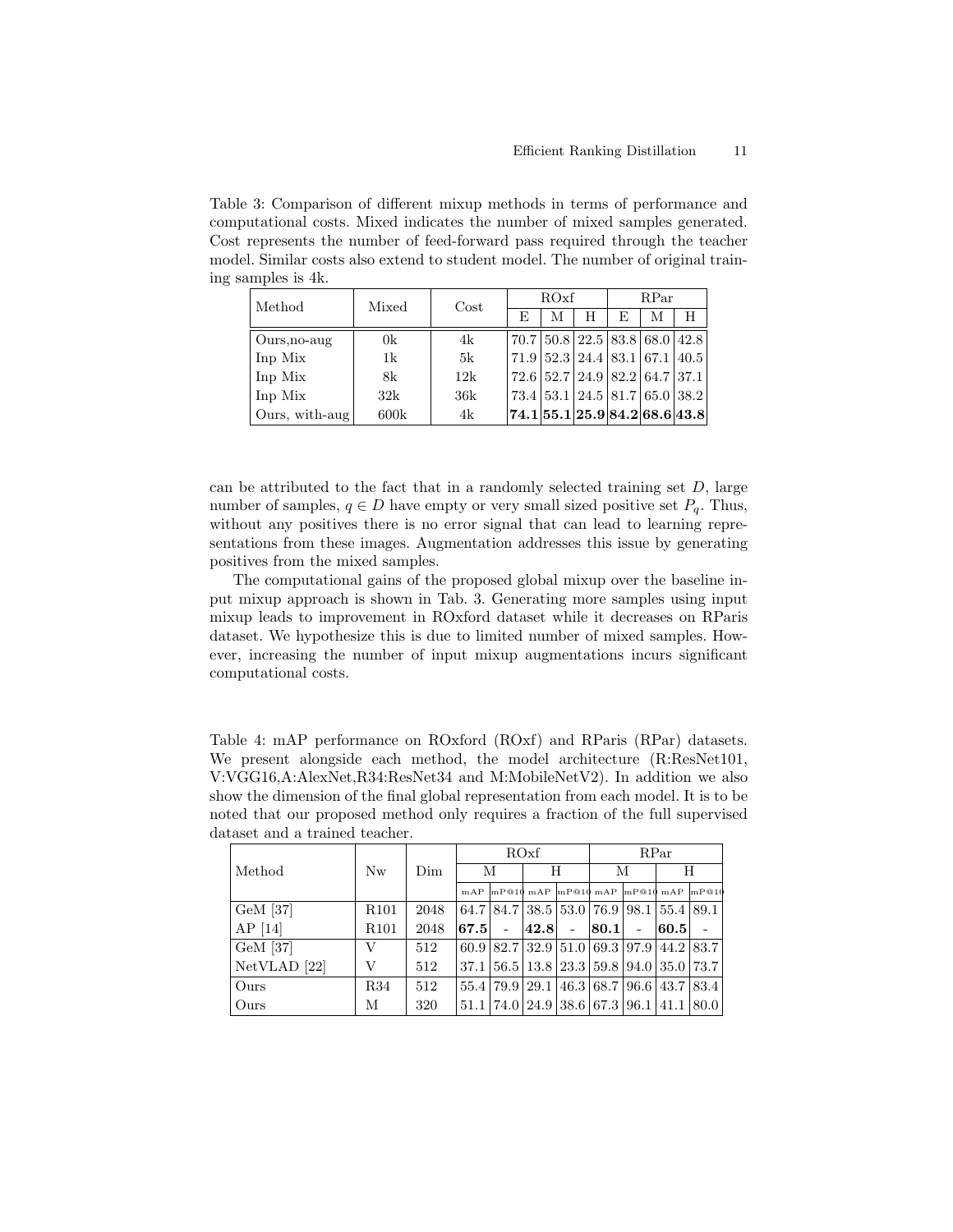State-of-the-art. State-of-the-art methods are compared in Tab. 4. Whitening is a standard post-processing step in all standard image retrieval methods as it reduces the impact of correlated features. While some [14] use unsupervised whitening based on PCA, others [37] use supervised whitening. We use PCA based whitening. In particular we use the square rooted PCA [44]. Similar to traditional practices, we learn PCA on Paris6k for evaluating the network on Oxford5k and vice-versa. In addition to mAP, we also report mean precision @10 (mP@10). In RPar PCA does not bring any improvement. However, in ROxf, PCA brings significant improvement both in terms of mAP : ResNet34 (ROxf,M :  $55.1 \rightarrow 55.4$ , ROxf,H:  $25.9 \rightarrow 29.1$ ), and mP@10: ResNet34 (ROxf,M: 76.6  $\rightarrow$ 79.9, ROxf, H : 39.8  $\rightarrow$  46.3). However, there is an increase in the performance gap with the teacher model (GeM [37]). The performance difference can be attributed to the supervision in the whitening process. Compared to supervised models with similar dimensionality such as (GeM [37], V) that uses a VGG16 architecture, the performance gap is much smaller. Overall, the difference in student performance is well compensated by the reduced number of parameters and computation time for processing a single image in current multi-scale mode as shown in Tab. 1.

## 6 Hyper-parameter Ablation

In this section, we analyze and present detailed analysis on the impact of different hyper-parameters in retrieval performance. This is done by varying the concerned hyper-parameter while keeping the rest same as detailed in Sec. 4.

First we analyze the image retrieval performance by varying the size of the training set, D. In Fig. 1 we observe that our method consistently outperforms the baseline method trained without the representation augmentations. As the sample size increases, both the methods converge in performance.



Fig. 1: Figure shows the impact of sample size,  $|D|$  on (a)Roxford and (b)RParis datasets for methods with and without the proposed augmentation based global mixup method.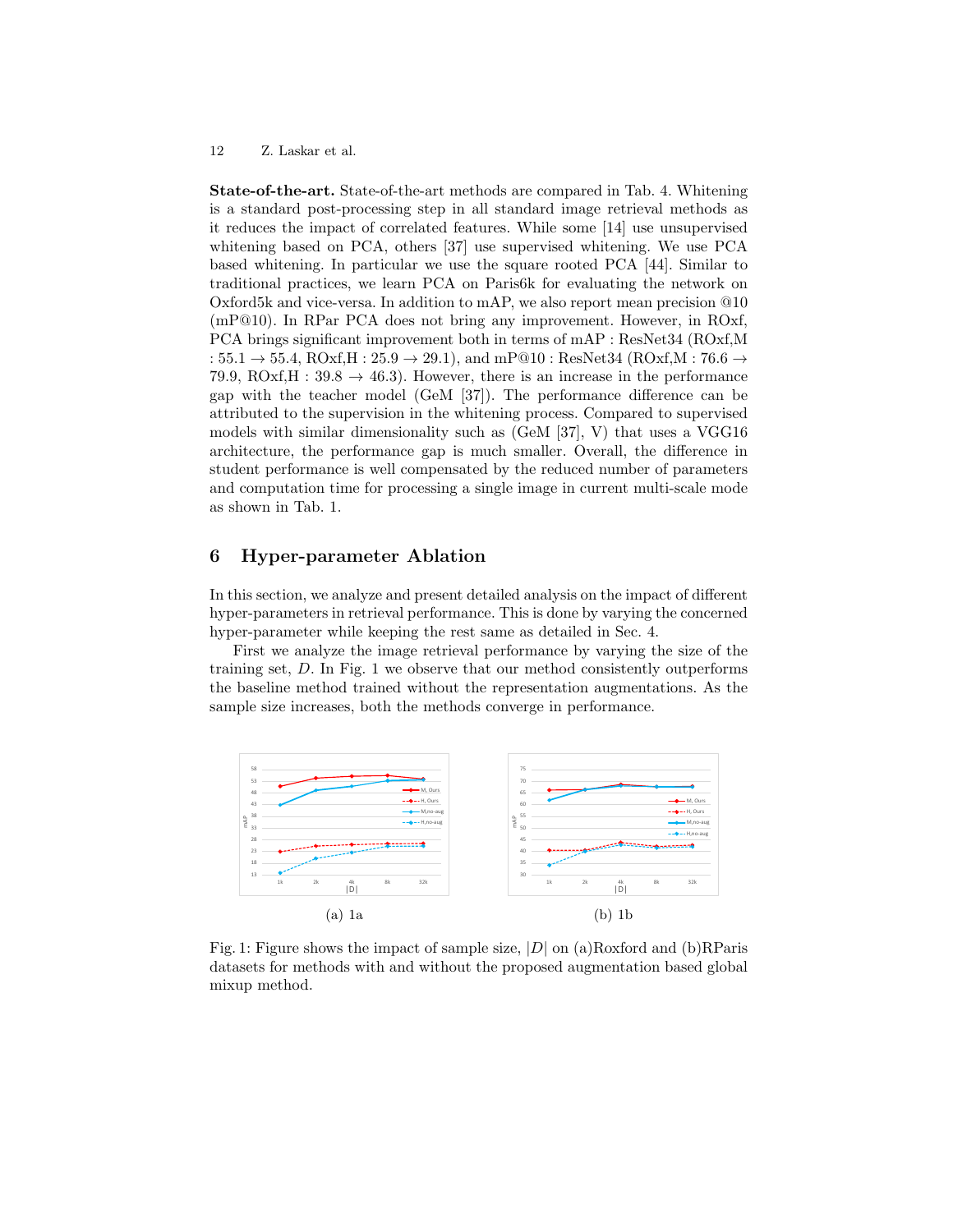

Fig. 2: Figure shows the impact of different hyper-parameters  $\tau$  (a) and R (b) in retrieval performance.

In Fig. 2a we study the impact of size of similarity threshold  $\tau$  on the retrieval performance. As mentioned earlier,  $\tau$  controls the amount of semantic information that is distilled from teacher onto student model. From Fig. 2a we observe that retrieval performance increases as  $\tau$  is decreased. As explained earlier, high values of  $\tau$  selects easy positives in the positive set, P. As we decrease this threshold, the hardness of positives increases. However, decreasing  $\tau$  too much will allow false positives to get included in  $P$  which will be detrimental to the learning process. This is evident by the sharp decrease in retrieval performance for  $\tau = 0.65$ .

Finally in Fig. 2b we study the impact of  $R$ . We notice a marginal but consistent improvement in retrieval performance across both datasets as R is increased. In particular for the Hard (H) setting, the performance improves by 2-3 % as R increases from 1 to 10. Beyond  $R = 10$  there is a marginal drop in performance.

The above experiments are in line with our motivation to apply the given hyper-parameters and also shows that beyond certain values, our proposed methods are not sensitive to the choice of hyper-parameter values.

## 7 Training Ablation

In this section we study some of the key components in the training algorithm. In our experiments, the teacher model uses GeM encoding method. Both encoding methods GeM/MAC produce comparable performance on ROxf,M : 55.1/55.0,  $ROxf, H : 25.9/25.4, RPar, M : 68.6/67.1, and RPar, H : 43.8/42.2. This demon$ strates that our algorithm is robust to the selected global encoding method.

Next, we analyze the retrieval performance of models trained on a dataset of size,  $|D| = 2000$  with/without back-propagating gradients beyond the level of mixed global representations :  $ROxf.M : 54.3/49.7$ ,  $ROxf.H : 25.2/21.8$ ,  $RPar,M$ :  $66.4/65.5$ , and RPar, H :  $40.5/37.6$ . Back-propagating beyond mixed representations results in over-fitting and decrease in retrieval performance.

Thirdly, we analyze the scenario where the original teacher representations are sparesely conncected. As such the mixed samples are located in low den-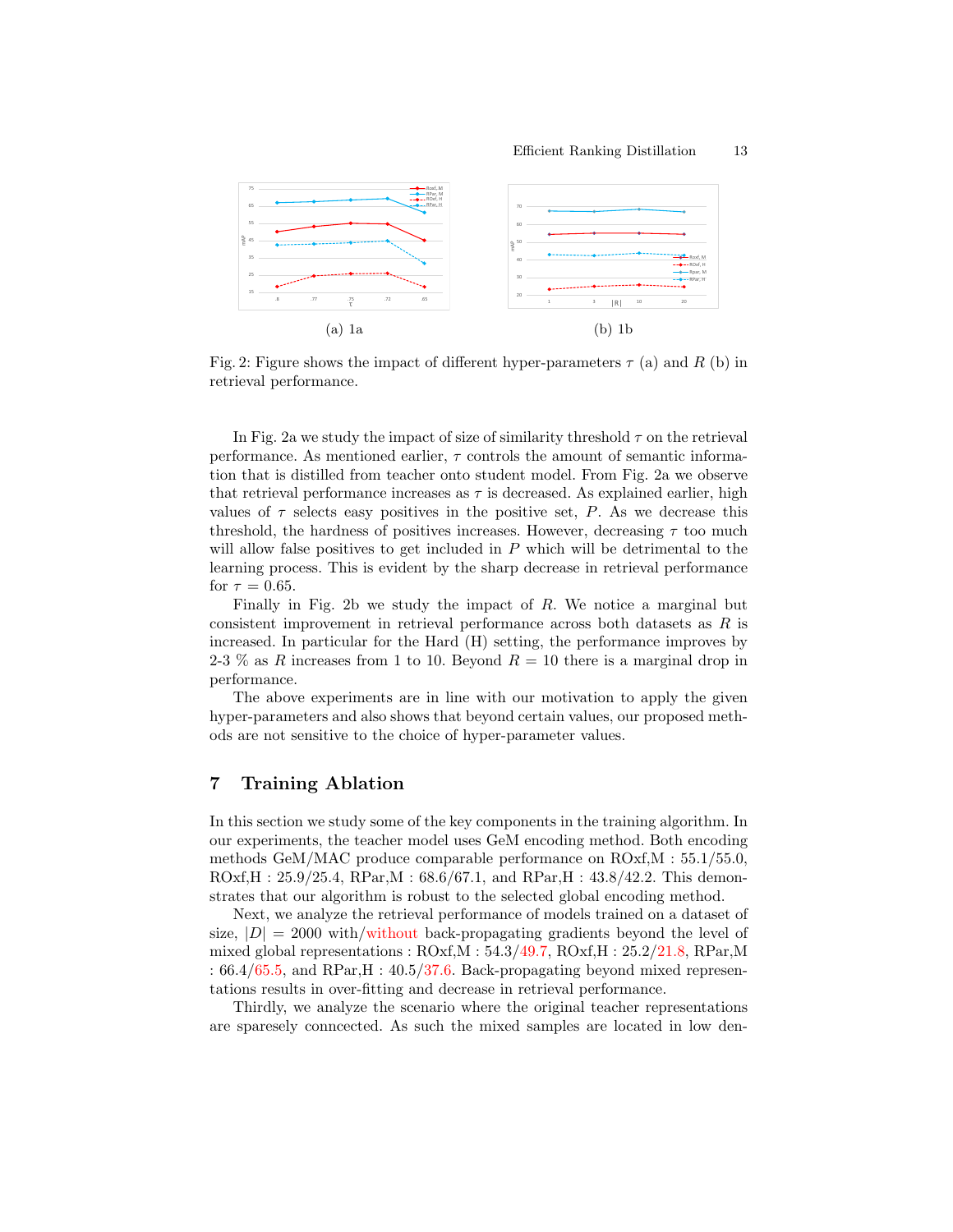| Method                            |                                                                                                          | ROxf |   | RPar |   |   |  |
|-----------------------------------|----------------------------------------------------------------------------------------------------------|------|---|------|---|---|--|
|                                   | E                                                                                                        | М    | H | E    | M | H |  |
| ResNet34 ( $\tau = 0.75$ )        | $\vert 71.5\vert 50.9\vert 21.9\vert 83.6\vert 64.6\vert 37.6\vert$                                      |      |   |      |   |   |  |
| ResNet34 (no-ML, $\tau = 0.75$ )  | $(66.7   47.2   18.5   82.8   63.9   37.8)$                                                              |      |   |      |   |   |  |
| ResNet34 (no-ML, $\tau = 0.65$ )  | (64.2 46.3 17.7 78.0 59.5 30.4)                                                                          |      |   |      |   |   |  |
| ResNet34 (no-ML, $\tau = 0.5$ )   | $\left[57.1\right]\left[39.5\right]\left[13.9\right]\left[73.0\right]\left[56.0\right]\left[26.5\right]$ |      |   |      |   |   |  |
| ResNet34 (no-aug, $\tau = 0.65$ ) | $(64.4 \, 46.8 \, 20.9 \, 79.6 \, 62.4 \, 36.1)$                                                         |      |   |      |   |   |  |

Table 5: mAP performance with and without mixup labelling (ML). Note that for this experiment, D was set to 2000.

sity regions resulting in most samples having empty positive sets from similarity labels (SL) alone. In such settings we expect the mixup labeling (ML) to provide training signals that can drive the learning process. Results are shown in Tab. 5. For this setting, we sample 2000 images from the full dataset such that each sample has atmost 3 Euclidean Nearest Neighbors. Results demonstrate that the mixup labelling significantly improves the retrieval performance across all settings in ROxford5k dataset. On RParis6k, both methods have comparable performance. No ML setting is compared under different teacher similarity thresholds to demonstrate that simply decreasing  $\tau$  to increase occupancy of positive set, P does not lead to improvement in performance. In addition, our method also outperforms the baseline setting without the proposed augmentations across both datasets.

## 8 Conclusion

We have presented a knowledge distillation approach based on ranking distillation. The proposed approach transfers the ranking knowledge of a list of images from a cumbersome teacher onto a compact student model. The proposed method introduces key algorithmic design choices that make the approach dataefficient under budget constraints w.r.t access to black-box teacher model and the number of training samples.

Our results are comparable or better than the standard supervised methods with the same network architecture that are trained using full dataset. Under the training budget constraints, the proposed method clearly outperforms the baseline methods on challenging image retrieval datasets. Our approach finds use case in settings where teacher models are hosted as public APIs with limited access.

## References

1. Radenović, F., Tolias, G., Chum, O.: Cnn image retrieval learns from bow: Unsupervised fine-tuning with hard examples. In: Proc. ECCV. (2016)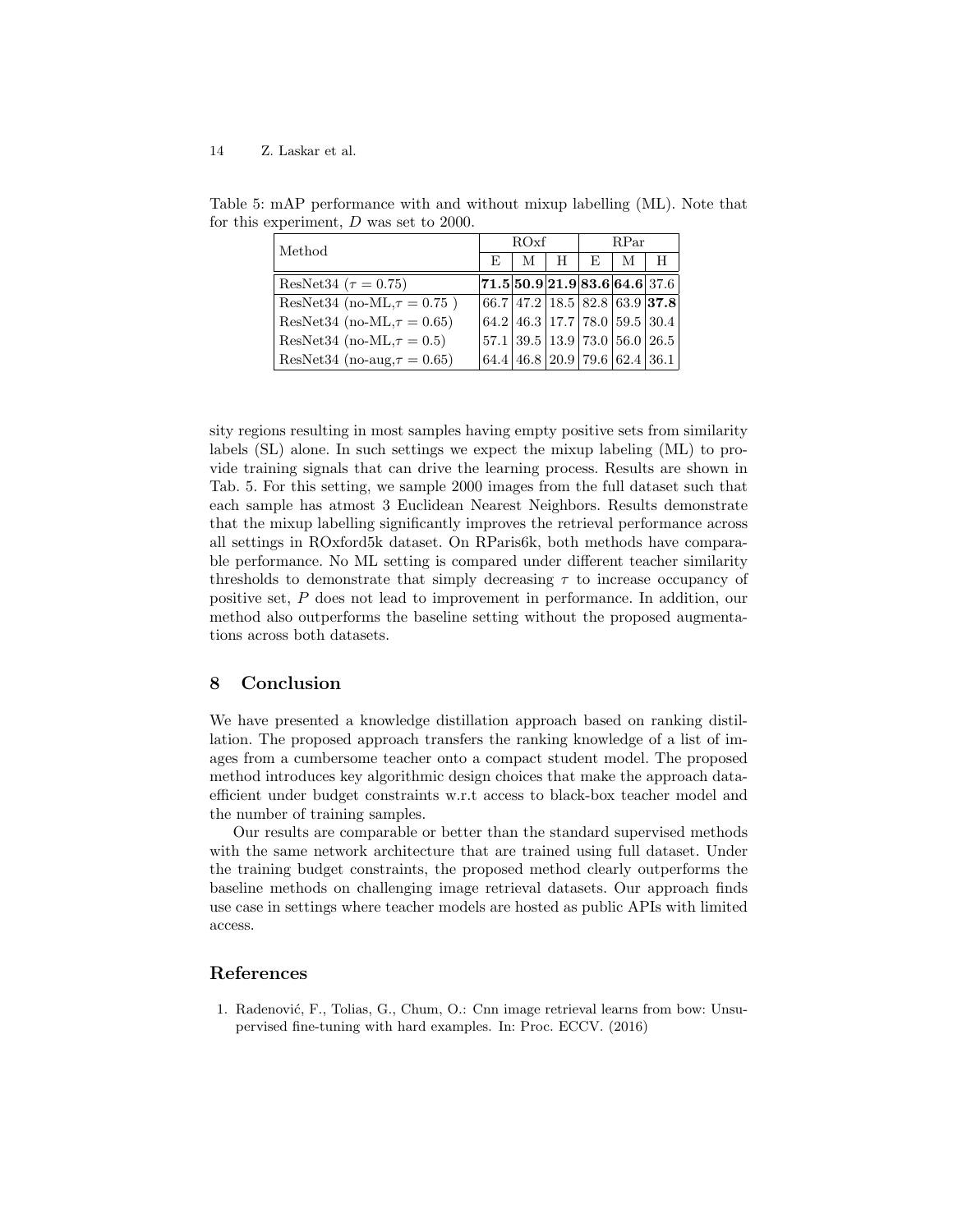- 2. Gordo, A., Almaz´an, J., Revaud, J., Larlus, D.: Deep image retrieval: Learning global representations for image search. In: Proc. ECCV. (2016)
- 3. Teichmann, M., Araujo, A., Zhu, M., Sim, J.: Detect-to-retrieve: Efficient regional aggregation for image search. In: Proc. CVPR. (2019)
- 4. Simonyan, K., Zisserman, A.: Very deep convolutional networks for large-scale image recognition. arXiv preprint arXiv:1409.1556 (2014)
- 5. He, K., Zhang, X., Ren, S., Sun, J.: Deep residual learning for image recognition. In: Proc. CVPR. (2016)
- 6. Yang, J., Shen, X., Xing, J., Tian, X., Li, H., Deng, B., Huang, J., Hua, X.s.: Quantization networks. In: Proc. CVPR. (2019)
- 7. Buciluă, C., Caruana, R., Niculescu-Mizil, A.: Model compression. In: Proc. SIGKDD. (2006)
- 8. Hinton, G., Vinyals, O., Dean, J.: Distilling the knowledge in a neural network. Proc. NIPSW (2015)
- 9. Chen, Y., Wang, N., Zhang, Z.: Darkrank: Accelerating deep metric learning via cross sample similarities transfer. In: Proc. AAAI. (2018)
- 10. Park, W., Kim, D., Lu, Y., Cho, M.: Relational knowledge distillation. In: Proc. CVPR. (2019)
- 11. Zhang, H., Cisse, M., Dauphin, Y.N., Lopez-Paz, D.: mixup: Beyond empirical risk minimization. In: Proc. ICLR. (2018)
- 12. Verma, V., Lamb, A., Beckham, C., Najafi, A., Mitliagkas, I., Lopez-Paz, D., Bengio, Y.: Manifold mixup: Better representations by interpolating hidden states. In: Proc. ICML. (2019)
- 13. Wang, D., Li, Y., Wang, L., Gong, B.: Neural networks are more productive teachers than human raters: Active mixup for data-efficient knowledge distillation from a blackbox model. In: Proc. CVPR. (2020)
- 14. Revaud, J., Almaz´an, J., Rezende, R.S., Souza, C.R.d.: Learning with average precision: Training image retrieval with a listwise loss. In: Proc. ICCV. (2019)
- 15. Lowe, D.G.: Distinctive image features from scale-invariant keypoints. International journal of computer vision (2004)
- 16. Sivic, Zisserman: Video google: a text retrieval approach to object matching in videos. In: Proc. ICCV. (2003)
- 17. Sánchez, J., Perronnin, F., Mensink, T., Verbeek, J.: Image classification with the fisher vector: Theory and practice. International journal of computer vision (2013) 222–245
- 18. Arandjelovic, R., Zisserman, A.: All about vlad. In: Proc. CVPR. (2013)
- 19. Perd'och, M., Chum, O., Matas, J.: Efficient representation of local geometry for large scale object retrieval. In: Proc. CVPR. (2009)
- 20. Sharif Razavian, A., Azizpour, H., Sullivan, J., Carlsson, S.: Cnn features off-theshelf: an astounding baseline for recognition. In: Proc. CVPRW. (2014)
- 21. Babenko, A., Slesarev, A., Chigorin, A., Lempitsky, V.: Neural codes for image retrieval. In: Proc. ECCV. (2014)
- 22. Arandjelovic, R., Gronat, P., Torii, A., Pajdla, T., Sivic, J.: Netvlad: Cnn architecture for weakly supervised place recognition. In: Proc. CVPR. (2016)
- 23. Radenović, F., Iscen, A., Tolias, G., Avrithis, Y., Chum, O.: Revisiting oxford and paris: Large-scale image retrieval benchmarking. In: Proc. CVPR. (2018)
- 24. Schonberger, J.L., Radenovic, F., Chum, O., Frahm, J.M.: From single image query to detailed 3d reconstruction. In: Proc. CVPR. (2015)
- 25. Perronnin, F., Larlus, D.: Fisher vectors meet neural networks: A hybrid classification architecture. In: Proc. CVPR. (2015)